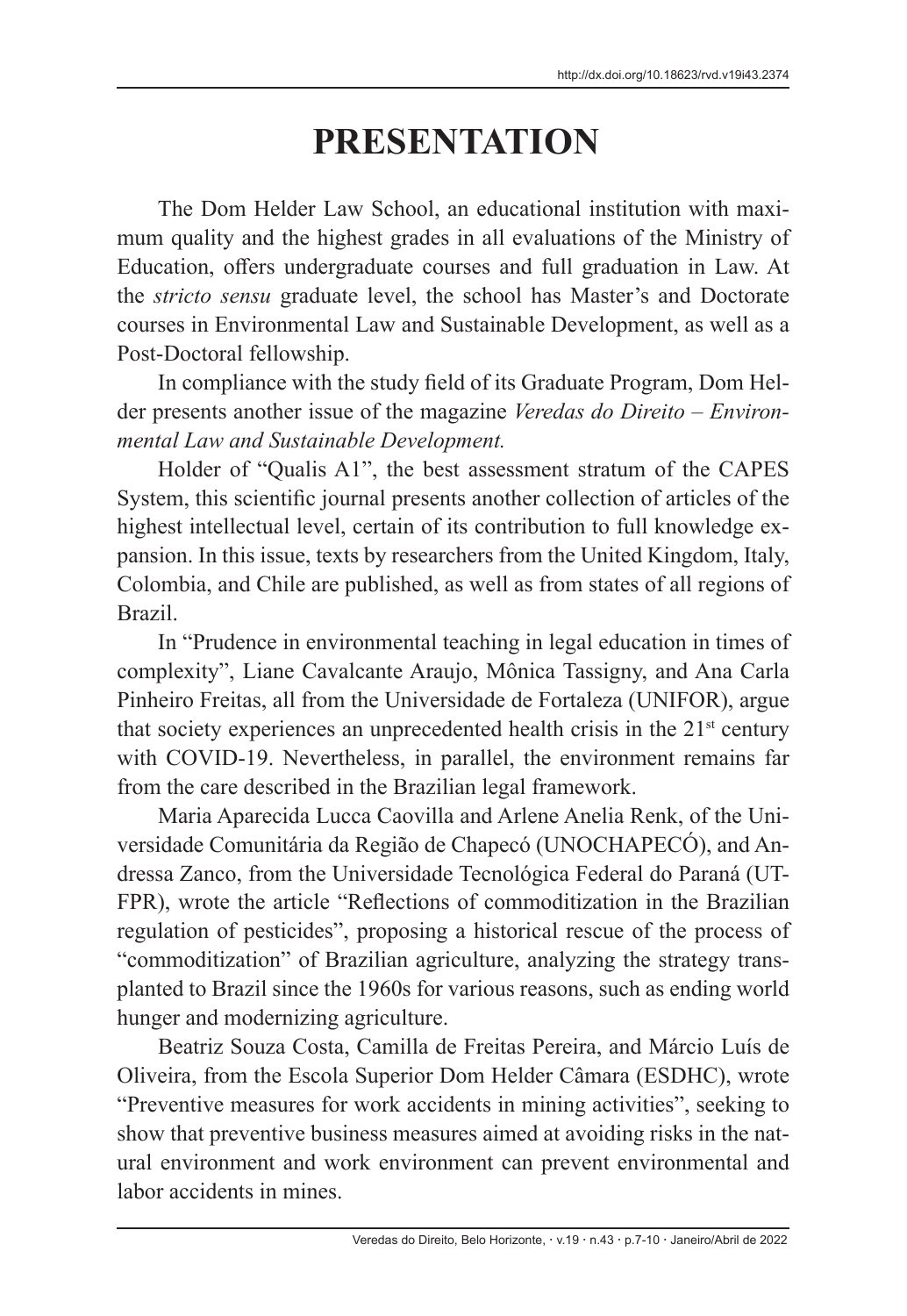With the text "The Nagoya Protocol, benefits from genetic resources and Brazilian legislation", Talden Farias, from the Universidade Federal da Paraíba (UFPB), Bruna Gomes Maia, from the University of Bristol, and Paula Simões Lima, from the Universidade Federal do Paraná (UFPR), analyze the regulation of the Access and Benefit Sharing (ARB) regime arising from terrestrial genetic resources in Brazil. The authors studied the history of the regulation of the matter, from international treaties to national legislation and particularly the Nagoya Protocol.

In "Incongruities between the abstract and the concrete: analysis of the Green ICMS taxation from its normative structure", Norbert Fenzl, Patrick de Oliveira Pinheiro, and Rodolpho Zahluth Bastos, all from the Universidade Federal do Pará (UFPA), analyze the public policy of the Green ICMS applied to the state of Pará, indicating incongruities regarding the normative principles and the effective application of said public policy within the municipalities of Pará, describing its social, economic, and environmental implications.

In the text "Drainage basin committees as management tools: an approach on the municipality of Diamantino (MT)", Sandro Marcos Godoy and Solange Teresinha Carvalho Pissolato, both from the Universidade de Marília (UNIMAR), discuss the current state of the Hydrological Resources Policies in the State of Mato Grosso (MT), the legal and institutional aspects of the creation, training, and implementation of the committees of the Upper Paraguay Basins – Planning and Management Units (PMU P3), the framing of water bodies, and the prospect mapping of water springs in the municipality of Diamantino (MT).

In "Electricity as a material condition for the enjoyment of human rights: an unenumerated fundamental right", Daniel Wunder Hachem, from the Pontifícia Universidade Católica do Paraná (PUC-PR), Luzardo Faria, from the Universidade de São Paulo (USP), and William Ivan Gallo Aponte, from the Universidad Externado de Colombia (UEXTERNADO), show that, in contemporary civilization, electric energy has become essential for the development of society. Access to this good is currently considered as an inherent need for human subsistence and must therefore be understood as an integral component of the minimum needed for a dignified existence.

In "Acquired administrative rights and Chilean environmental assessment", Pedro Harris Moya of the Universidad Autónoma de Chile analyzes the pronouncements regarding property rights in the environmental impact assessment regime in Chilean law to determine the protection of the activities authorized by Public Administration.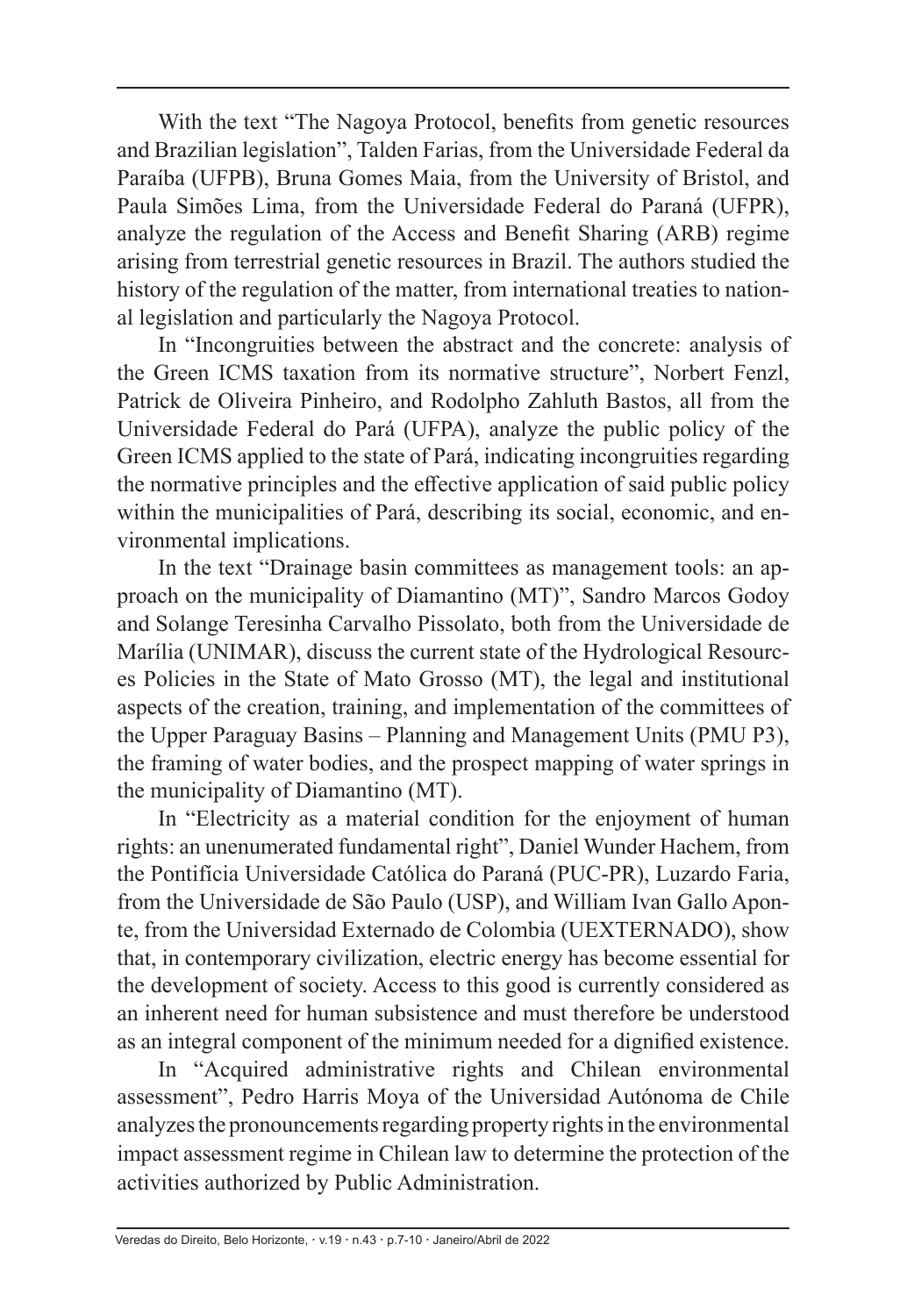In "Smart cities, human rights and social sustainability", Norberto Knebel and Mateus de Oliveira Fornasier, both from the Universidade Regional do Noroeste do Estado do Rio Grande do Sul (UNIJUÍ), and Gustavo Silveira Borges, from the Universidade do Extremo Sul Catarinense (UNESC), analyze the main technological aspects of the smart city as a solution to the problem of social exclusion, as observed with the implementation of New Information and Communication Technologies (NICTs). To this end, the authors ask: how can smart cities implement the social dimension of sustainability, understood as access to basic human rights, especially to foster the right to democratic participation?

With the article "Attacks on the Brazilian Democratic Agri-environmental Rule of Law by tragic choices: from the outlined country of Alice's Wonders to the reality of Dante's Inferno", Antonio José de Mattos Neto, from the Universidade Federal do Pará (UFPA), studies the building of a democratic agri-environmental rule of law in Brazil organized and structured by the 1988 Federal Constitution with its land-environmental principles, values, and institutions to be followed by society and public authorities.

In "Legal guardianship of the Mato-Grosso's Pantanal: review of the federal legal regime and that of the states of Mato Grosso and Mato Grosso do Sul", Natália Pompeu, of the Universidade Federal de Mato Grosso do Sul (UFMS), Carlos Teodoro José Hugueney Irigaray and Olivier François Vilpoux, both from the Universidade Federal de Mato Grosso (UFMT), report that the Pantanal biome is one of the largest extensions of continuous flooded areas on Earth, being sensitive and dependent on its hydrological regime to maintain the integrity of its ecosystems. The authors warn that the Pantanal is susceptible to disarray by human actions developed in the surrounding plateau and plain which compromise its conservation, requiring analysis of its legal protection.

With the text "Confrontation proposals to face negative externalities from pesticides in Brazil", Eduardo Gonçalves Rocha, from the Universidade Federal de Goiás (UFG), and Camila Santiago Ribeiro, from the Centro Universitário Araguaia (UNIARAGUAIA), seek to show the need for the Brazilian state to act on the internalization of the negative externalities of pesticides in agriculture.

With the text "REDD+ and protection of forest ecosystems: the case of the Amazon Fund in Brazil", Saverio Di Benedetto, from the Università del Salento (UNISALENTO), André de Paiva Toledo and